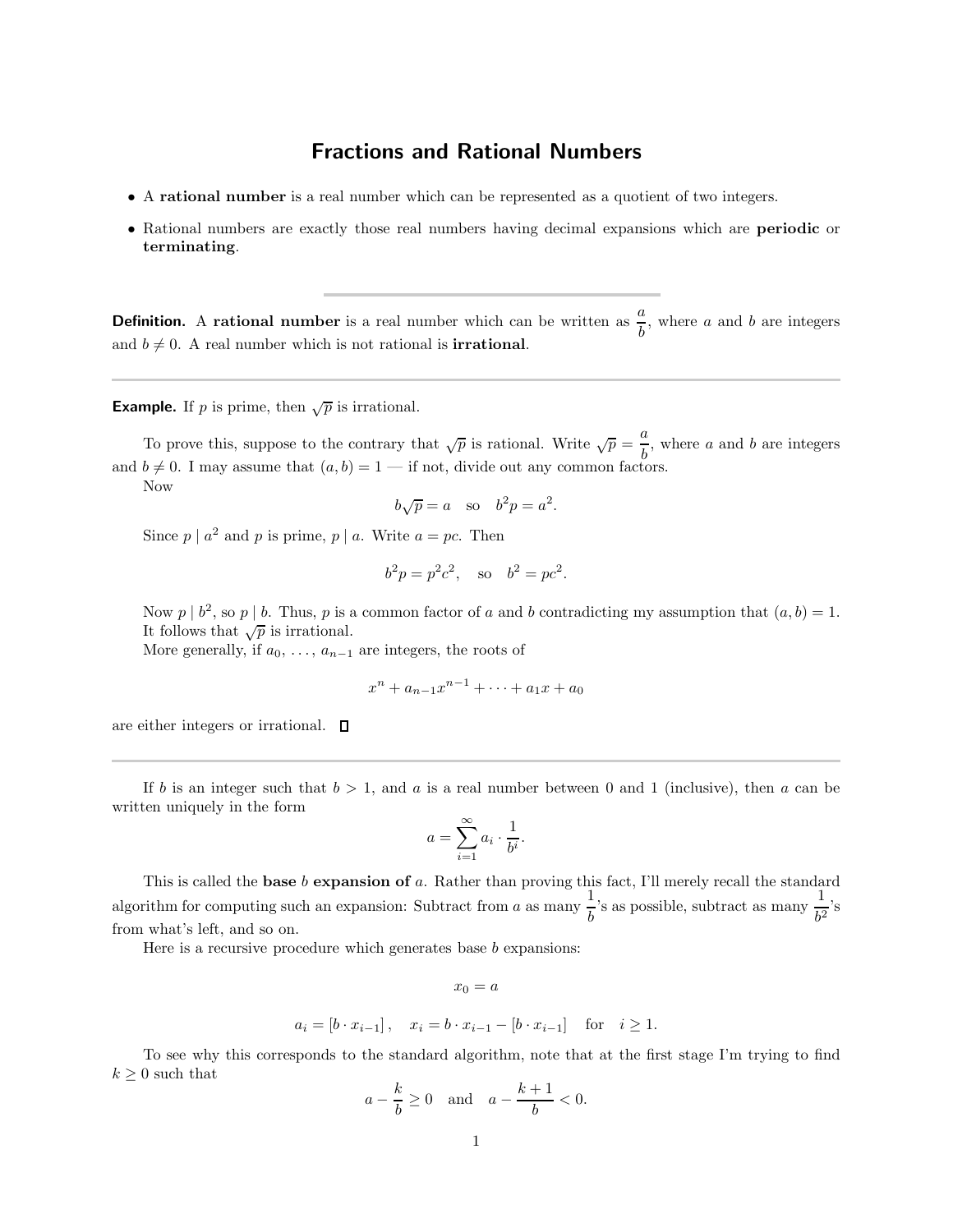These equations are equivalent to

$$
ba - k \ge 0 \quad \text{and} \quad ba - (k+1) < 0, \quad \text{or}
$$

$$
ba \ge k \quad \text{and} \quad ba < k+1.
$$

That is,  $k = [ba]$ , and a corresponds to  $x_i$ .

It's convenient to arrange the computations in a table, as shown below.

Example. Find 0.4 in base 7.

I fill in the rows from left to right. Starting with an x, multiply by  $b = 7$  to fill in the third column. Take the greatest integer of the result to fill in the a-column of the next row. Subtract the a-value from the last  $bx$ -value to get the next x, and continue. You can check that this is the algorithm described above.

| $\boldsymbol{a}$ | $\boldsymbol{x}$ | bx  |
|------------------|------------------|-----|
|                  | 0.4              | 2.8 |
| $\overline{2}$   | 0.8              | 5.6 |
| 5                | 0.6              | 4.2 |
| 4                | 0.2              | 1.4 |
|                  | 0.4              | 2.8 |

The expansion clearly repeats after this, since I'm getting  $0.4$  for x again. Thus,

$$
0.4 = (0.\overline{2541})_7. \quad \square
$$

**Definition.** The decimal expansion  $x = a_1 a_2 \dots$  **terminates** if there is a number  $N > 0$  such that  $a_n = 0$ for  $n \geq N$ .

In this case,

$$
x = \frac{a_1 \cdot 10^{N-1} + a_2 \cdot 10^{N-2} + \dots + a_N}{10^N}.
$$

Hence,  $x$  is rational.

A decimal expansion  $x = a_1 a_2 \dots$  is **periodic** with period k if there is a positive integer N such that  $a_n = a_{n+k}$  for all  $n \geq N$ .

Periodic expansions also represent rational numbers. Again, I'll give an example rather than writing out the unenlightening proof.

The converse is also true: Rational numbers have decimal expansions which are either periodic or terminating.

**Example.** Express  $0.\overline{473}$  as a rational number in lowest terms.

Since the number has period 3, I multiply both sides by  $10^3$ :

$$
x = 0.\overline{473} = 0.473473\ldots,
$$

## $1000x = 473.473473...$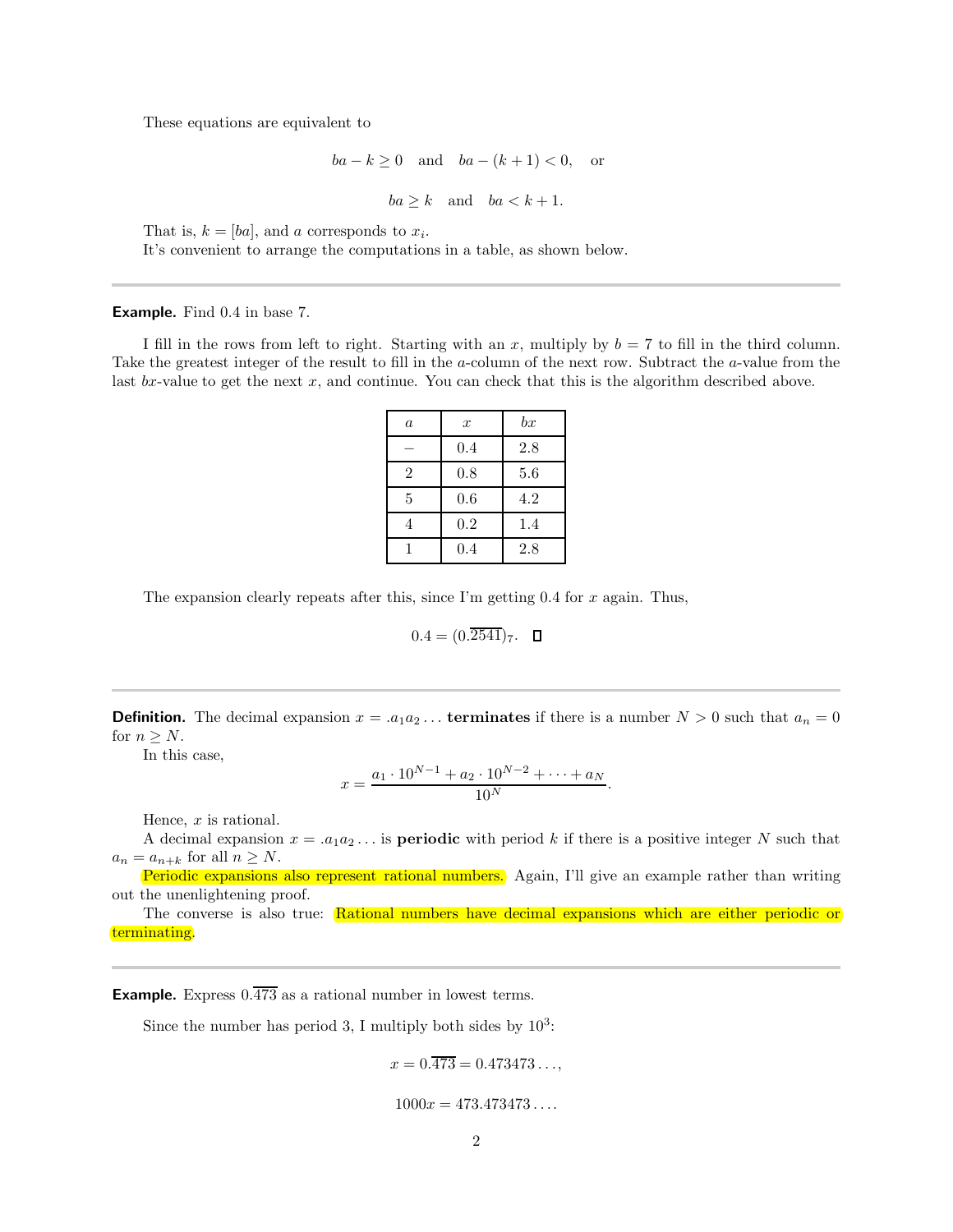Next, subtract the first equation from the second:

$$
999x = 473,
$$
  

$$
x = \frac{473}{999}.
$$

**Example.** Express  $(0.\overline{473})_8$  as a (decimal) rational number in lowest terms.

Since the number has period 3, I multiply both sides by  $8^3 = 512$ :

$$
x = (0.\overline{473})_8 = (0.473473...)_8,
$$
  

$$
(512)_{10} \cdot x = (473.473473...)_8.
$$

Next, subtract the first equation from the second, being careful about the bases:

$$
(511)_{10}x = (473)_{8} = (315)_{10},
$$

$$
x = \frac{315}{511} = \frac{45}{73}. \quad \Box
$$

**Example.** Express  $(0.24\overline{122})_{10}$  as a rational number in lowest terms.

Since the number has period 3, I multiply both sides by  $10^3$ :

 $x = (0.24\overline{122})_{10} = 0.24122122...$ 

$$
1000x = 241.22122122\ldots
$$

Next, subtract the first equation from the second:

 $999x = 240.98,$ 

$$
x = \frac{240.98}{999} = \frac{24098}{99900} = \frac{12049}{49950}. \quad \Box
$$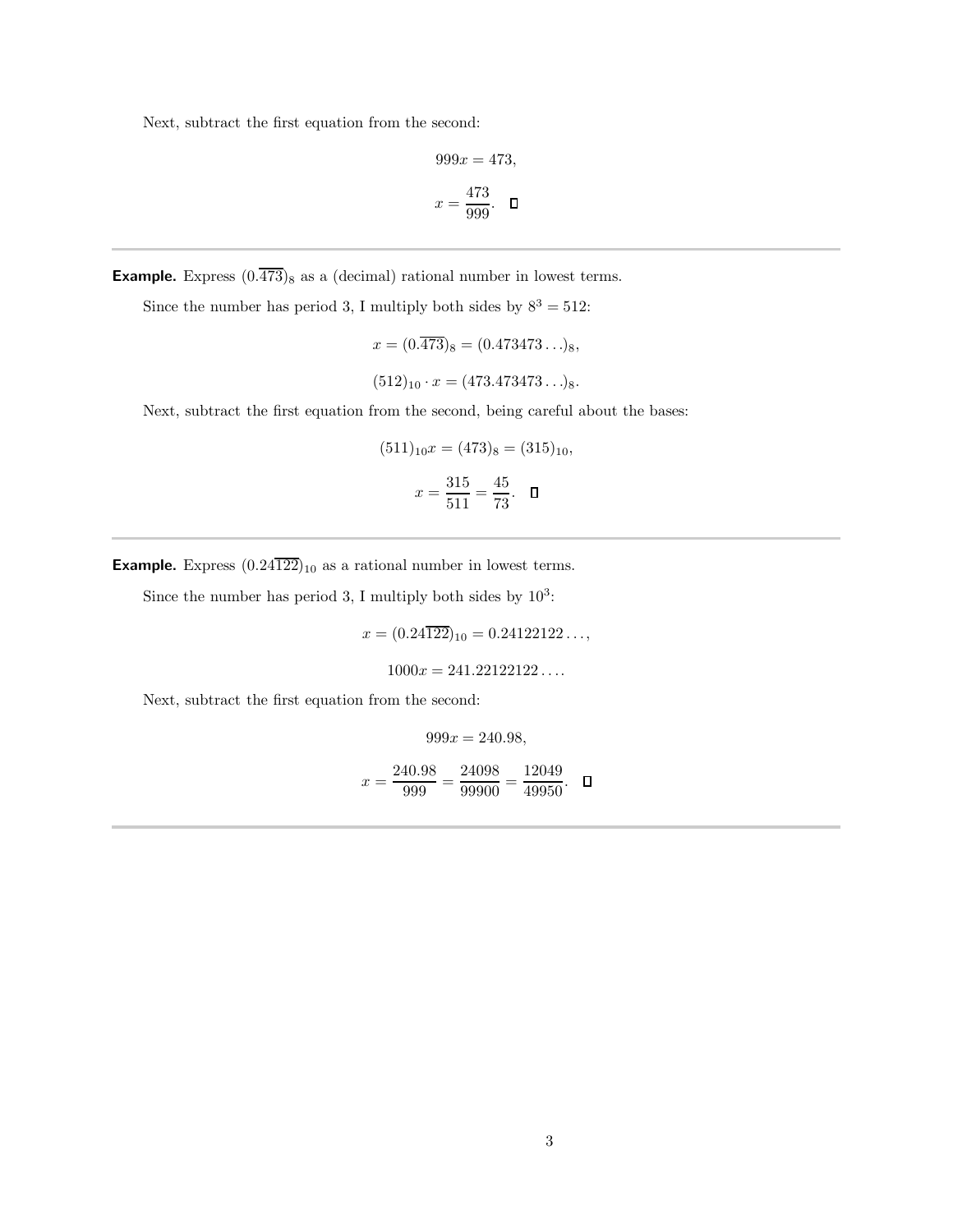## Continued Fractions

• A finite continued fraction is an expression of the form

$$
a_0 + \cfrac{1}{a_1 + \cfrac{1}{a_2 + \cfrac{1}{a_{n-1} + \cfrac{1}{a_n}}}}
$$

.

It can also be written as  $[a_0; a_1, a_2, \ldots, a_n]$ .

- Finite continued fractions with integer terms represent rational numbers.
- Every rational number can be expressed as a finite continued fraction using the Euclidean Algorithm, but the expression is not unique.
- The k<sup>th</sup> convergent of  $[a_0; a_1, a_2, \ldots, a_n]$  is (the value of) the continued fraction  $[a_0; a_1, a_2, \ldots, a_k]$ .
- The convergents *oscillate* about the value of the continued fraction.
- The convergents of a continued fraction may be computed from the continued fraction using a recursive algorithm. The algorithm produces rational numbers in lowest terms.

**Definition.** Let  $a_0, \ldots, a_n$  be real numbers, with  $a_1, \ldots, a_n$  positive. An expression of the form

$$
a_0 + \cfrac{1}{a_1 + \cfrac{1}{a_2 + \cfrac{1}{a_{n-1} + \cfrac{1}{a_n}}}}
$$

## is a finite continued fraction.

To make the writing easier, I'll denote the continued fraction above by  $[a_0; a_1, a_2, \ldots, a_n]$ . In most cases, the  $a_i$ 's will be integers.

 $a_n$ 

Example.

$$
\frac{47}{17} = 2 + \frac{13}{17} = 2 + \frac{1}{17} = 2 + \frac{1}{1 + \frac{4}{13}} = 2 + \frac{1}{1 + \frac{1}{13}} = 2 + \frac{1}{1 + \frac{1}{13}}.
$$

In short form,  $\frac{47}{17} = [2; 1, 3, 4].$ 

A little bit of thought should convince you that you can express any rational number as a finite continued fraction in this way. In fact, the expansion corresponds to the steps in the Euclidean algorithm. First,

$$
47=2\cdot 17+13
$$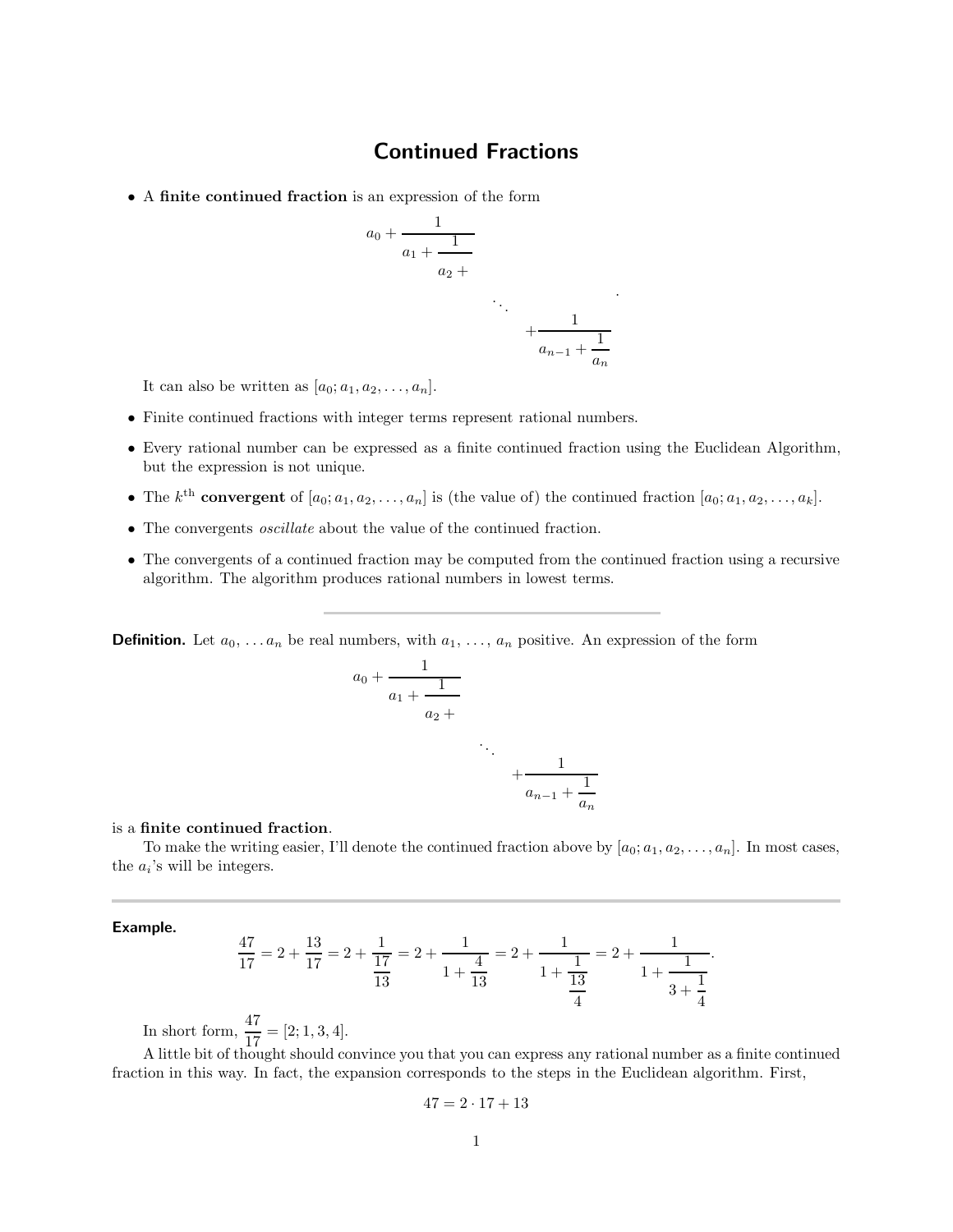$$
17 = 1 \cdot 13 + 4
$$

$$
13 = 3 \cdot 4 + 1
$$

$$
4 = 4 \cdot 1 + 0
$$

Rewrite these equations as

$$
\frac{47}{17} = 2 + \frac{13}{17}
$$

$$
\frac{17}{13} = 1 + \frac{4}{13}
$$

$$
\frac{13}{4} = 3 + \frac{1}{4}
$$

You can get the continued fraction I found above by substituting the third equation into the second, and then substituting the result into the first.

Since this is just the Euclidean algorithm, I can use the first two columns of the Extended Euclidean Algorithm table to get the numbers in the continued fraction expansion:

| $\it a$ | $\boldsymbol{q}$ |
|---------|------------------|
| 47      |                  |
| 17      | $\overline{2}$   |
| 13      | 1                |
| 4       | 3                |
|         | 4                |

Notice that the successive quotients 2, 1, 3, and 4 are the numbers in the continued fraction expansion.  $\Box$ 

**Example.** Find the finite continued fraction expansion for  $\frac{117}{17}$ .

|                                         | $\boldsymbol{a}$ | $\boldsymbol{q}$ |                        |  |
|-----------------------------------------|------------------|------------------|------------------------|--|
|                                         | 117              |                  |                        |  |
|                                         | 17               | 6                |                        |  |
|                                         | 15               | 1                |                        |  |
|                                         | $\overline{2}$   | 7                |                        |  |
|                                         | 1                | $\overline{2}$   |                        |  |
| $\frac{117}{17}$ = [6; 1, 7, 2] = 6 + - |                  | $1 +$            | 1<br>$7 + \frac{1}{2}$ |  |

Lemma. Every finite continued fraction with integer terms represents a rational number.

**Proof.** If  $a_0 \in \mathbb{Z}$ , then  $[a_0]$  is rational.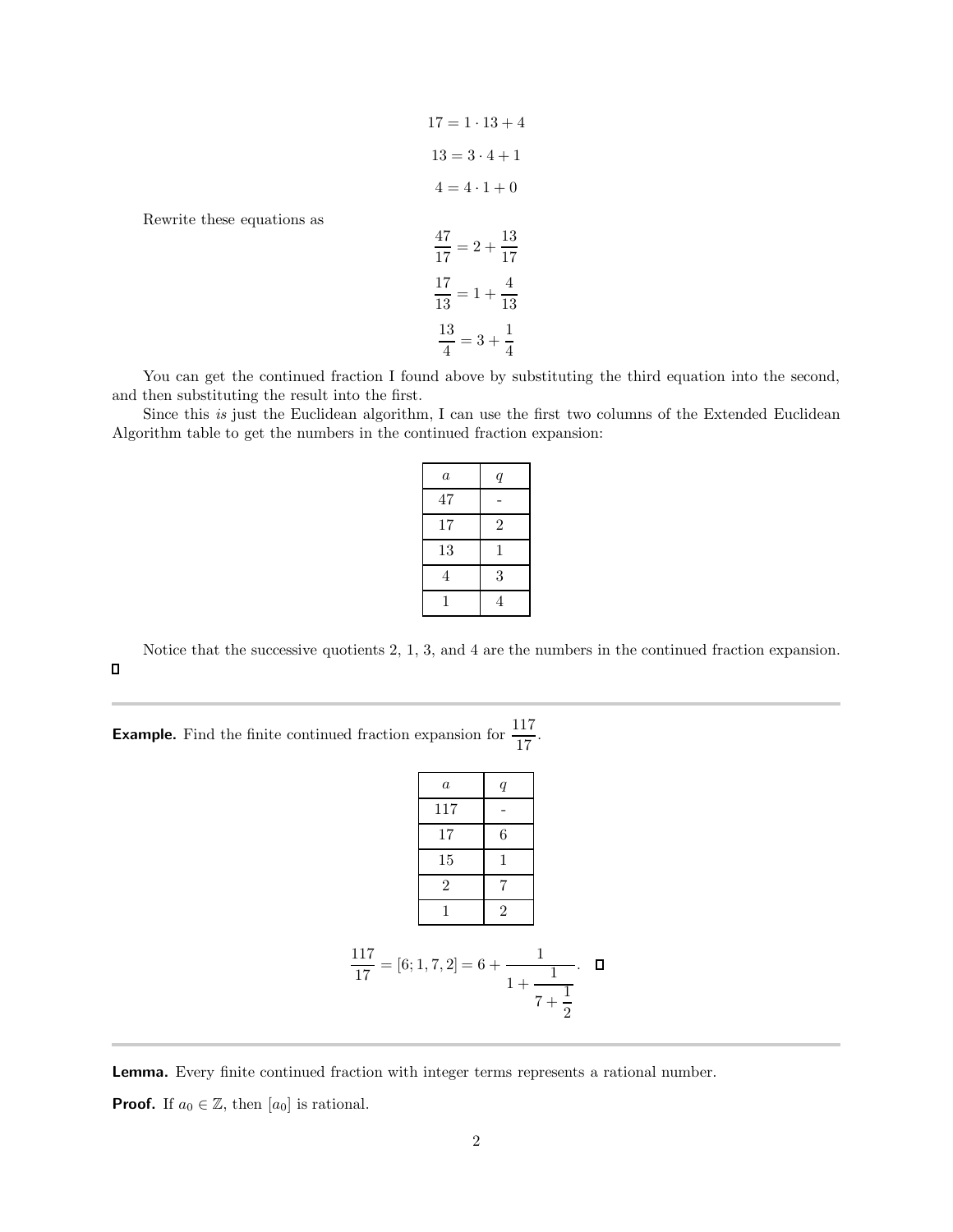Inductively, suppose that a finite continued fraction with  $n-1$  "levels" is a rational number. I want to show that

$$
a_0 + \cfrac{1}{a_1 + \cfrac{1}{a_2 + \cfrac{1}{a_{n-1} + \cfrac{1}{a_n}}}}
$$

is rational.

By induction,

$$
x = a_1 + \frac{1}{a_2 + \frac{1}{a_3 + \dots + \frac{1}{a_{n-1} + \frac{1}{a_n}}}}
$$
  
\n
$$
\therefore \frac{1}{a_{n-1} + \frac{1}{a_n}}
$$
  
\n
$$
a_0 + \frac{1}{a_1 + \frac{1}{a_2 + \dots + \frac{1}{a_{n-1} + \frac{1}{a_n}}}}
$$
  
\n
$$
\therefore \frac{1}{a_{n-1} + \frac{1}{a_n}}
$$
  
\n
$$
a_{n-1} + \frac{1}{a_n}
$$

is rational. So

is the sum of two rational numbers, which is rational as well.  $\;\;\Box$ 

Example. The continued fraction expansion of a rational number is not unique. For example,

$$
\frac{47}{17} = 2 + \frac{1}{1 + \frac{1}{3 + \frac{1}{4}}} = 2 + \frac{1}{1 + \frac{1}{3 + \frac{1}{3 + \frac{1}{1}}}}.
$$

And in general,

$$
[a_0; a_1, a_2, \ldots, a_{n-1}, a_n] = [a_0; a_1, a_2, \ldots, a_{n-1}, a_n - 1, 1]. \quad \Box
$$

I want to talk about infinite continued fractions — things that look like

$$
a_0 + \cfrac{1}{a_1 + \cfrac{1}{a_2 + \cfrac{1}{a_3 + \cdots}}}
$$

. . .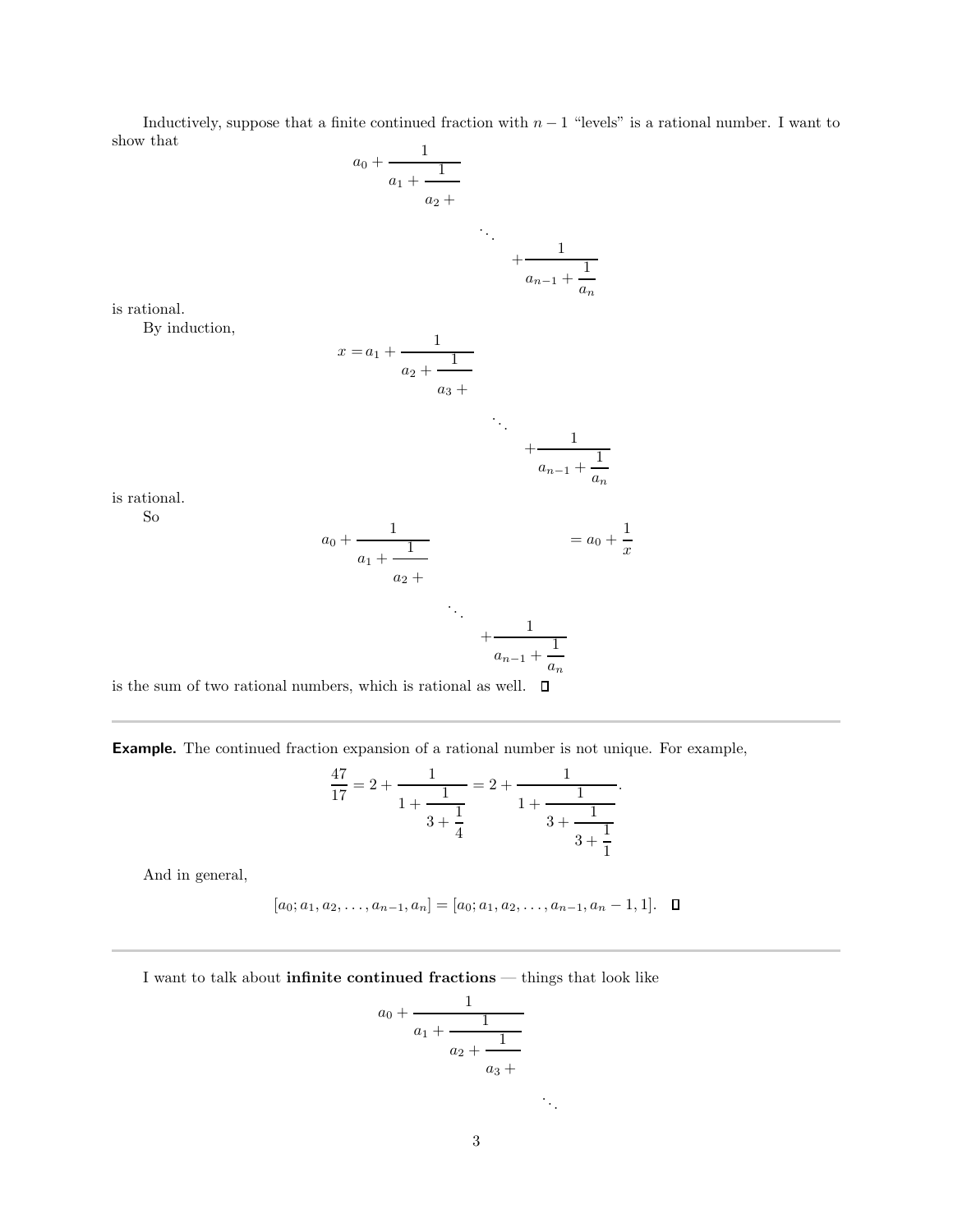In preparation for this, I'll look at the effect of *truncating* a continued fraction.

**Definition.** The  $k^{\text{th}}$  convergent of the continued fraction  $[a_0; a_1, a_2, \ldots, a_n]$  is

$$
c_k=[a_0;a_1,a_2,\ldots,a_k].
$$

Note that for  $k \ge n$ ,  $c_k = [a_0; a_1, a_2, \dots, a_n]$ .

Example. [1; 2, 3, 2]

$$
c_0 = 1
$$
  
\n
$$
c_1 = 1 + \frac{1}{2} = \frac{3}{2}
$$
  
\n
$$
c_2 = 1 + \frac{1}{2 + \frac{1}{3}} = \frac{10}{7}
$$
  
\n
$$
c_3 = 1 + \frac{1}{2 + \frac{1}{3 + \frac{1}{2}}} = \frac{23}{16}
$$
  
\n
$$
c_4 = c_5 = \dots = \frac{23}{16} \text{ as well.} \quad \Box
$$

And  $c$ 16 as well.

The next result gives an algorithm for computing the convergents of a continued fraction. It's important for theoretical reasons, too — I'll need it for several of the proofs that follow. For the theorem, I won't assume that the  $a_i$ 's are integers, since I will need the general result later on.

**Theorem.** Let  $a_0, a_1, \ldots, a_n$  be positive real numbers. Let

$$
p_0 = a_0, \quad q_0 = 1
$$
  
\n
$$
p_1 = a_1 a_0 + 1, \quad q_1 = a_1
$$
  
\n
$$
p_k = a_k p_{k-1} + p_{k-2}, \quad q_k = a_k q_{k-1} + q_{k-2}, \qquad k \ge 2.
$$
  
\n
$$
k^{\text{th}}
$$
 convergent of  $[a_0; a_1, a_2, \ldots, a_n]$  is  $c_k = \frac{p_k}{q_k}$ .

Then the  $k^{\text{th}}$  convergent of  $[a_0; a_1, a_2, \ldots, a_n]$  is  $c_k = \frac{p_k}{k}$ 

Proof. First, note that

$$
[b_0; b_1, \dots, b_k, b_{k+1}] = b_0 + \frac{1}{b_1 + \frac{1}{b_2 + \dots + \frac{1}{b_{k-1} + \frac{1}{b_k + \frac{1}{b_{k+1}}}}}} = \left[b_0; b_1, \dots, b_k + \frac{1}{b_{k+1}}\right]
$$

by regarding the last two terms as a single term.

Note also that  $p_0, \ldots, p_{k-1}$  and  $q_0, \ldots, q_{k-1}$  are the same for these two fractions, since they only differ in the  $k^{\text{th}}$  term.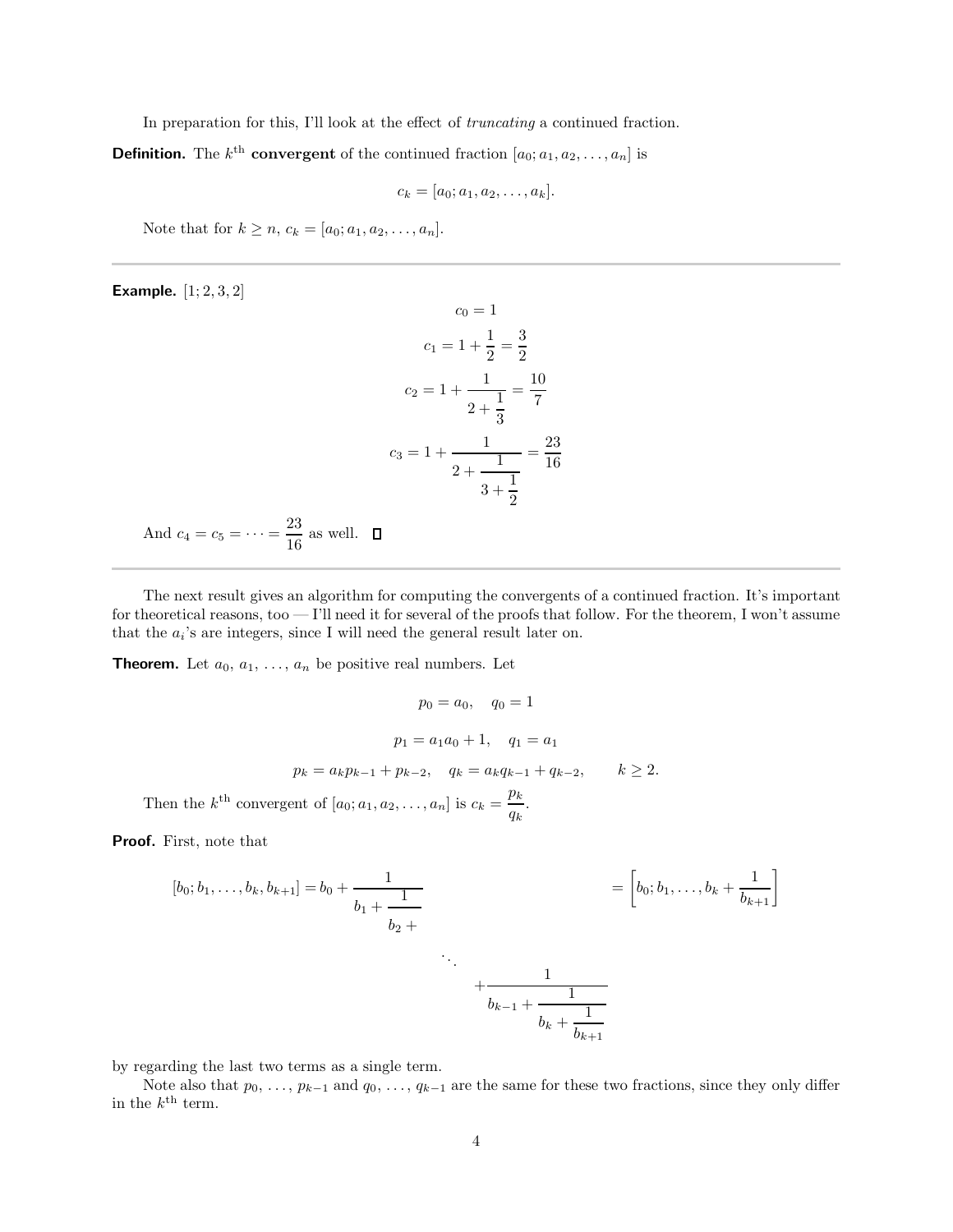Now I'll start the proof — it will go by induction on k. For  $k = 0$ ,

$$
c_0 = a_0 = \frac{a_0}{1} = \frac{p_0}{q_0}.
$$

And for  $k = 1$ ,

$$
c_1 = a_0 + \frac{1}{a_1} = \frac{a_1 a_0 + 1}{a_1} = \frac{p_1}{q_1}.
$$

Suppose  $k \geq 2$ , and assume that result holds through the  $k^{\text{th}}$  convergent. Then

$$
c_{k+1} = [a_0; a_1, \ldots, a_k, a_{k+1}] = \left[ a_0; a_1, \ldots, a_k + \frac{1}{a_{k+1}} \right].
$$

Now this is the  $k^{\text{th}}$  convergent of a continued fraction, so by induction this is  $\frac{p_k}{q_k}$ , where  $p_k$  and  $q_k$ refer to  $\left[a_0; a_1, \ldots, a_k + \frac{1}{a_{k+1}}\right]$  (as opposed to  $[a_0; a_1, \ldots, a_k, a_{k+1}]\right)$ . But what are the  $p_k$  and  $q_k$  for this fraction? They're given inductively by

$$
p_k = (k\text{-th term})p_{k-1} + p_{k-2}, q_k = (k\text{-th term})q_{k-1} + q_{k-2}.
$$

Now  $p_{k-2}, p_{k-1}, q_{k-2}, q_{k-1}$  are the same for  $\left[a_0; a_1, \ldots, a_k + \frac{1}{a_{k+1}}\right]$  and  $[a_0; a_1, \ldots, a_k, a_{k+1}]$ , as I noted at the start. On the other hand, the  $k^{\text{th}}$  term of  $\left[a_0; a_1, \ldots, a_k + \frac{1}{a_{k+1}}\right]$  is  $a_k + \frac{1}{a_k}$ .  $\frac{1}{a_{k+1}}$ . So

$$
c_{k+1} = \frac{\left(a_k + \frac{1}{a_{k+1}}\right) p_{k-1} + p_{k-2}}{\left(a_k + \frac{1}{a_{k+1}}\right) q_{k-1} + q_{k-2}} = \frac{a_{k+1}(a_k p_{k-1} + p_{k-2}) + p_{k-1}}{a_{k+1}(a_k q_{k-1} + q_{k-2}) + q_{k-1}} = \frac{a_{k+1} p_k + p_{k-1}}{a_{k+1} q_k + q_{k-1}} = \frac{p_{k+1}}{q_{k+1}}.
$$

(The next to the last equality also follows by induction.) This shows that the result holds for  $k + 1$ , so the induction step is complete. Д

**Example.**  $[1; 2, 1, 2, 1]$ 

| $a_k$          | $p_k$ | $q_k$          | $c_k$                           |
|----------------|-------|----------------|---------------------------------|
|                |       |                |                                 |
| $\overline{2}$ | 3     | $\overline{2}$ | $\frac{3}{2} = 1.5$             |
|                | 4     | 3              | $\frac{4}{3} \approx 1.33333$   |
| $\overline{2}$ | 11    | 8              | $\frac{11}{8} = 1.375$          |
|                | 15    | 11             | $\frac{15}{11} \approx 1.36364$ |

There is a pattern to the computation of the  $p$ 's and  $q$ 's which makes things pretty easy. To get the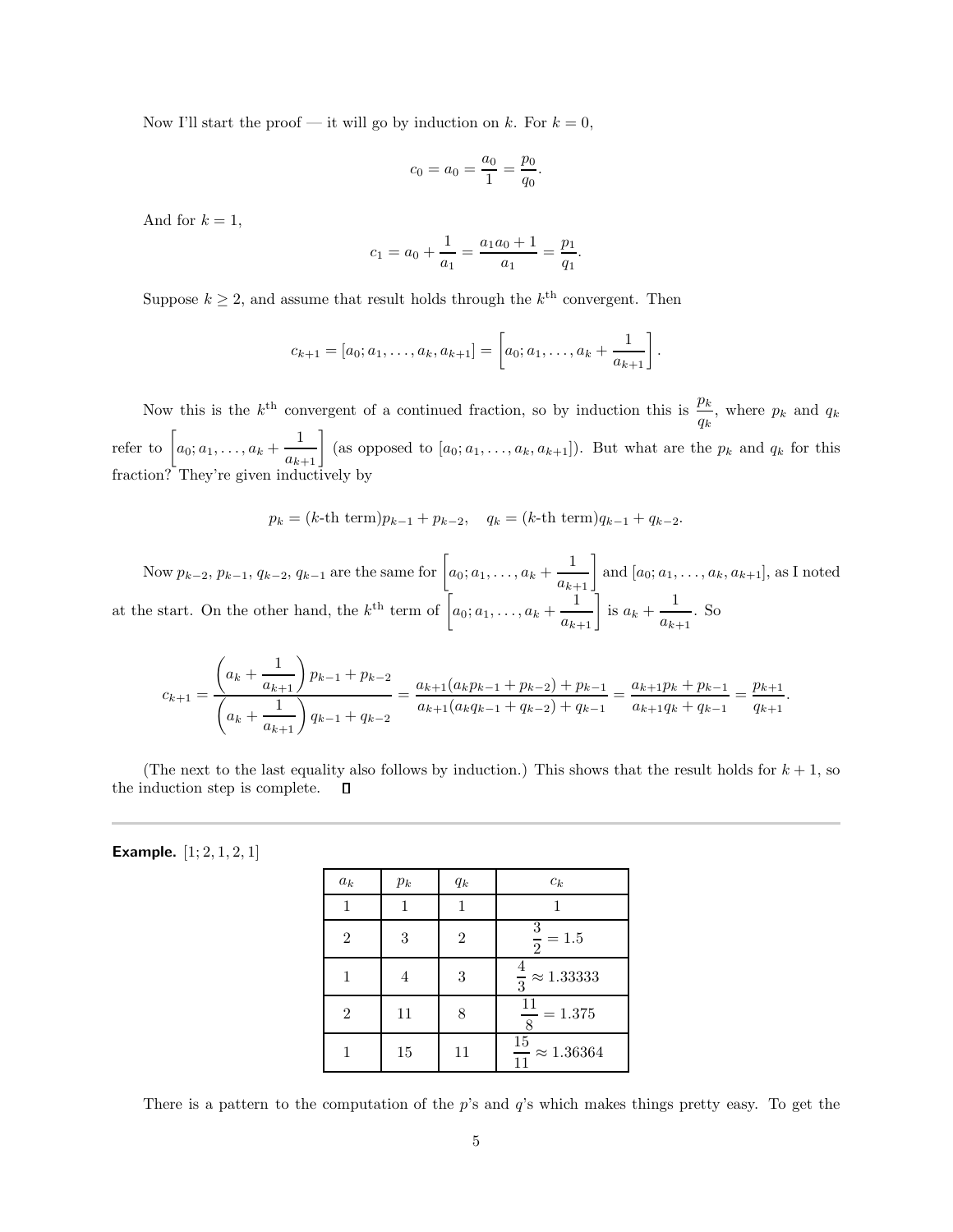| a                                                                                                        | р                                                              | q              |  | a                                                | р  | q  |  |
|----------------------------------------------------------------------------------------------------------|----------------------------------------------------------------|----------------|--|--------------------------------------------------|----|----|--|
| 1                                                                                                        | 1                                                              | 1              |  | 1                                                | 1  | 1  |  |
| $\mathbf{2}$                                                                                             | 3                                                              | $\overline{2}$ |  | 2                                                | 3  | 2  |  |
| 1                                                                                                        |                                                                |                |  | 1                                                | 4  | 3  |  |
| $\mathbf{2}$                                                                                             |                                                                |                |  | $\overline{2}$                                   |    |    |  |
| 1                                                                                                        |                                                                |                |  | 1                                                |    |    |  |
|                                                                                                          | Fill in the a's, $p_0$ , $q_0$<br>$p_1$ , and q <sub>1</sub> . |                |  | $p_2 = (1)(3) + 1 = 4$<br>$q_2 = (1)(2) + 1 = 3$ |    |    |  |
| a                                                                                                        | р                                                              | q              |  | a                                                | р  | q  |  |
| 1                                                                                                        | 1                                                              | 1              |  | 1                                                | 1  | 1  |  |
| 2                                                                                                        | 3                                                              | 2              |  | 2                                                | 3  | 2  |  |
| 1                                                                                                        | 4                                                              | 3              |  | 1                                                | 4  | 3  |  |
| 2                                                                                                        | 11                                                             | 8              |  | 2                                                | 11 | 8  |  |
| 1                                                                                                        |                                                                |                |  | 1                                                | 15 | 11 |  |
| $p_4 = (1)(11) + 4 = 15$<br>$p_3 = (2)(4) + 3 = 11$<br>$q_3 = (2)(3) + 2 = 8$<br>$q_4$ = (1)(8) + 3 = 11 |                                                                |                |  |                                                  |    |    |  |

next  $p$ , for instance, multiply the current  $a$  by the last  $p$  and add the next-to-the-last  $p$ .

Notice that the convergents oscillate, and that the fractions which give the convergents are always in lowest terms.  $\qed$ 

| <b>Example.</b> $[1; 1, 3, 1, 3]$ |  |  |  |
|-----------------------------------|--|--|--|
|-----------------------------------|--|--|--|

| $a_k$ | $p_k$          | $q_k$          | $c_k$                           |
|-------|----------------|----------------|---------------------------------|
|       |                |                |                                 |
|       | $\overline{2}$ |                | 2                               |
| 3     |                | 4              | $\frac{7}{4} = 1.75$            |
|       | 9              | $\overline{5}$ | $\frac{9}{5} = 1.8$             |
| 3     | 34             | 19             | $\frac{34}{19} \approx 1.78947$ |

Again, notice that the convergents oscillate, and that the fractions for the convergents are always in lowest terms.  $\quad \Box$ 

I'll prove that the convergent fractions are in lowest terms first.

**Theorem.** Let  $a_0, a_1, \ldots, a_n$  be positive real numbers. Let

$$
p_0 = a_0
$$
,  $q_0 = 1$   
 $p_1 = a_1a_0 + 1$ ,  $q_1 = a_1$   
 $p_k = a_kp_{k-1} + p_{k-2}$ ,  $q_k = a_kq_{k-1} + q_{k-2}$ ,  $k \ge 2$ .

Then

$$
p_k q_{k-1} - p_{k-1} q_k = (-1)^{k-1}.
$$